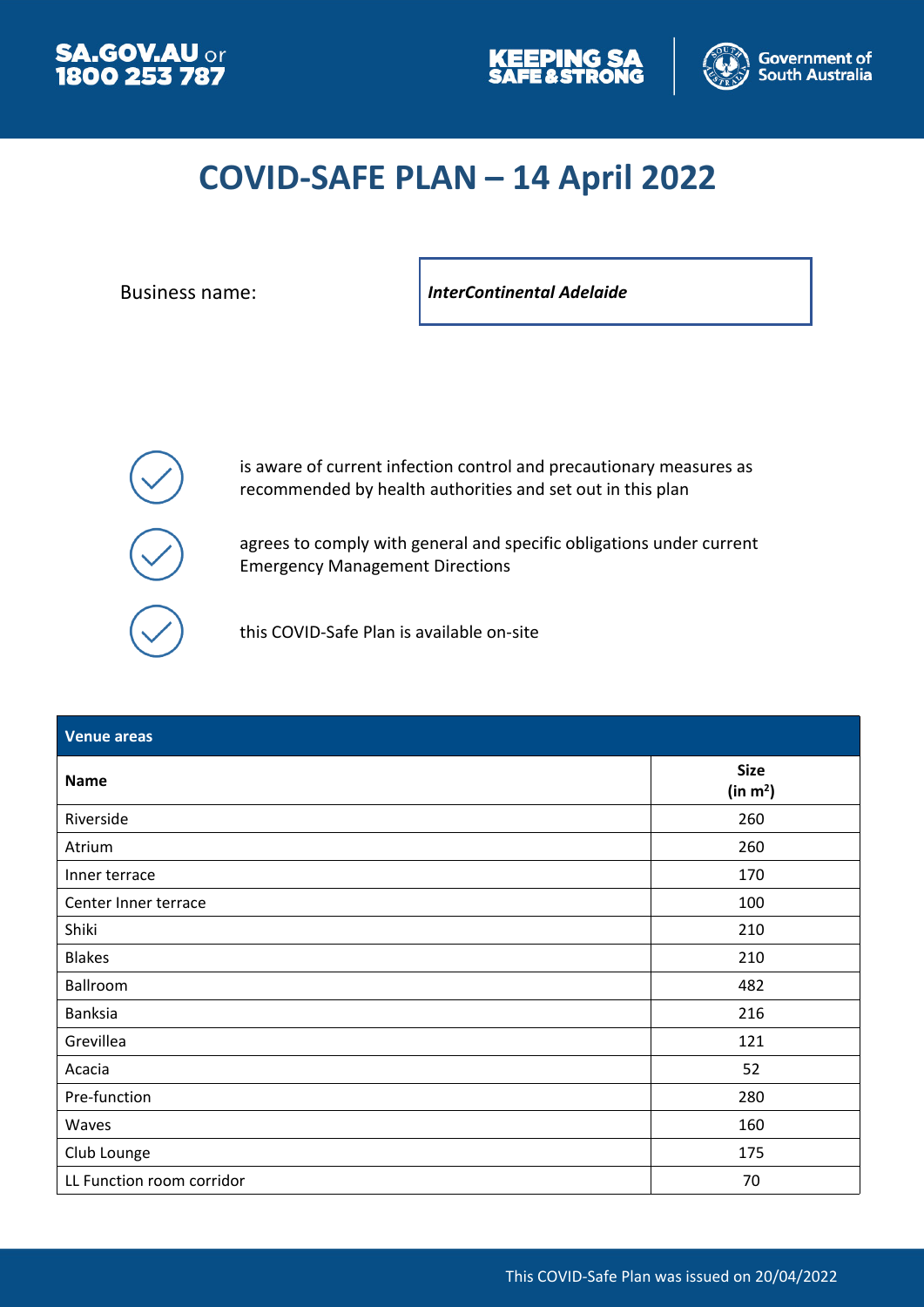





| <sup>I</sup> Staff Cafe      | 140 |
|------------------------------|-----|
| Male and Female Change Rooms | 340 |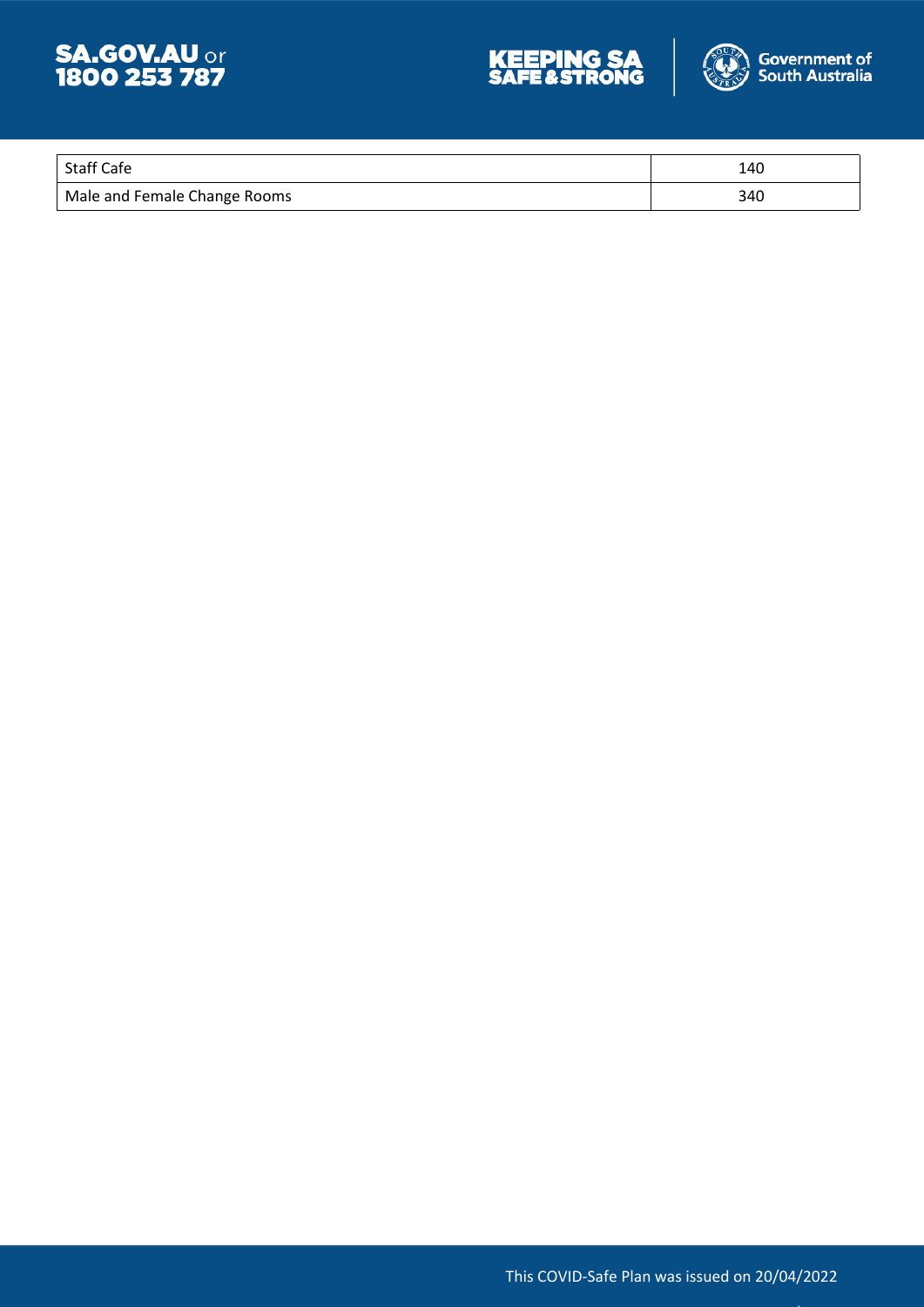



# **COVID-SAFE PLAN – 14 April 2022**

| <b>Summary</b>                                   |                                                                                                                                                  |  |
|--------------------------------------------------|--------------------------------------------------------------------------------------------------------------------------------------------------|--|
| <b>Name of business</b>                          | InterContinental Adelaide                                                                                                                        |  |
| <b>Business or activity</b>                      | Hospitality<br>Dancing at licensed and entertainment venues<br>Weddings (including ceremonies and receptions)                                    |  |
| <b>Address of business or activity</b>           | <b>1 NORTH TERRACE</b><br>ADELAIDE SOUTH AUSTRALIA 5000                                                                                          |  |
| <b>Owner or Operator name</b>                    | Grand Willow Development (PTC) Limited as Trustee for View Grand Trust<br>Grand Willow Development (PTC) Limited as Trustee for View Grand Trust |  |
| Plan completed by                                | <b>Michael Gaedtke</b>                                                                                                                           |  |
| <b>Contact phone</b>                             | 0882382388                                                                                                                                       |  |
| <b>Contact email</b>                             | michael.gaedtke@ihg.com                                                                                                                          |  |
| Is this plan for a one-off event or<br>activity? |                                                                                                                                                  |  |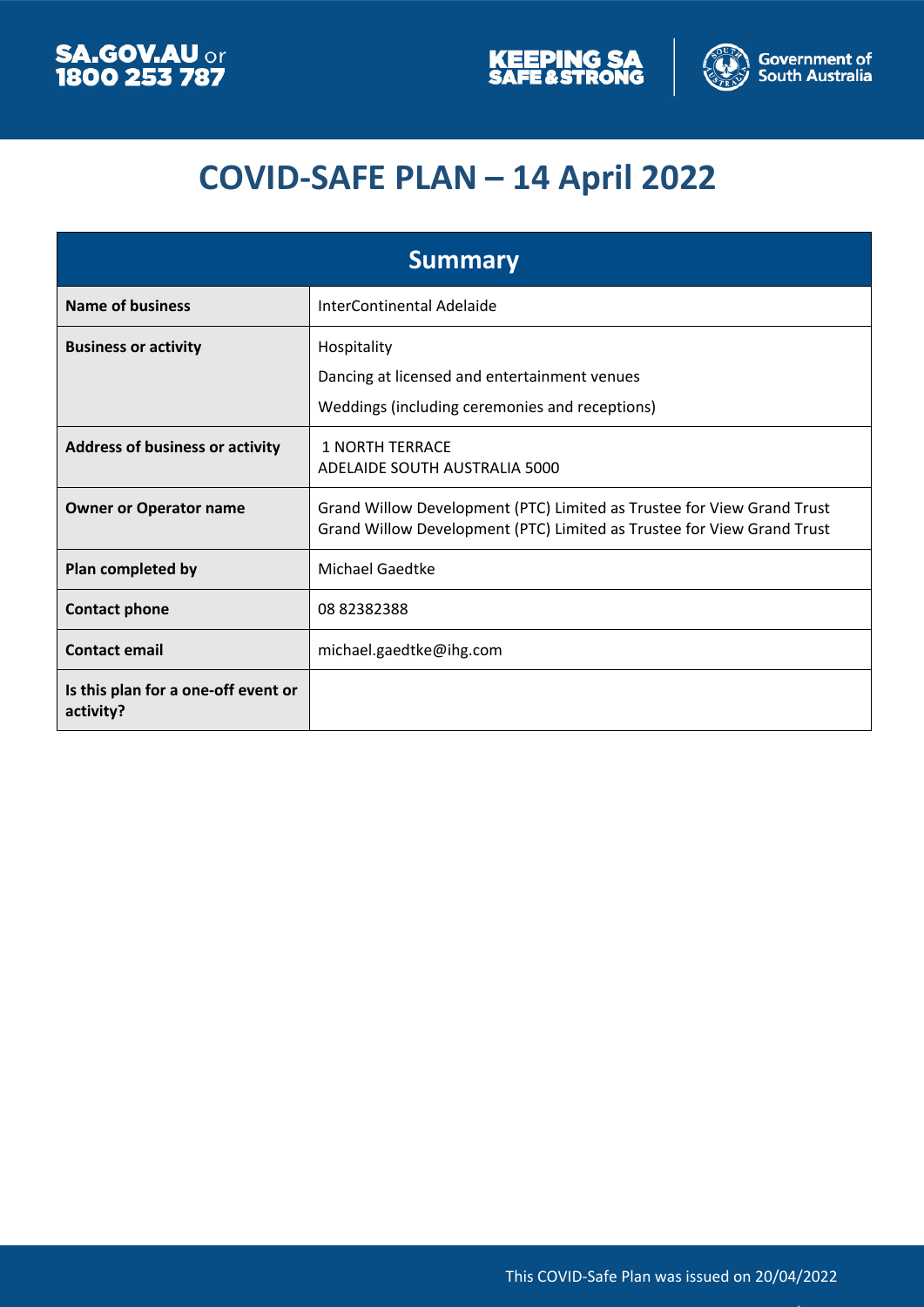





#### **Obligations**

#### **General principles**

#### **Contact tracing with approved contact tracing system**

Contact tracing using an approved contact tracing system must be carried out at any Prescribed Place. A Prescribed Place is defined as:

- a. a disability care facility;
- b. a public or private hospital
- c. a residential aged care facility

#### **COVID-Safe Plan**

- A COVID-Safe Plan must be submitted by all individuals or organisations that own, operate or host Defined Public Activities, as outlined by the Emergency Management (Public Activities) (COVID-19) Direction.
- The plan must be produced on request from an authorised officer.

#### **Capacity limits**

- No more than 1,000 people are allowed on site at any one time. To be allowed to have more than 1,000 people on-site, you will need to prepare a dedicated COVID Management Plan and have this approved by SA Health.
- **Note:** a lower capacity limit may apply based on your activity type or the square metres available on site.

#### **COVID Marshals (if relevant)**

 COVID Marshals are required for events that require a COVID Management Plan. Refer to your COVID Management Plan for further details.

**I understand that the above requirements are legal obligations under current Emergency Management directions. If I do not comply with these, I may face a fine of up to \$5,000**



#### **Hospitality**

#### **COVID Management Plans**

- Businesses whose license allows them to provide sexually explicit entertainment must have an approved COVID Management Plan before they are allowed to operate.
- You also need a COVID Management Plan to have more than 1,000 people on site.

**I understand that the above requirements are legal obligations under current Emergency Management directions. If I do not comply with these, I may face a fine of up to \$5,000**

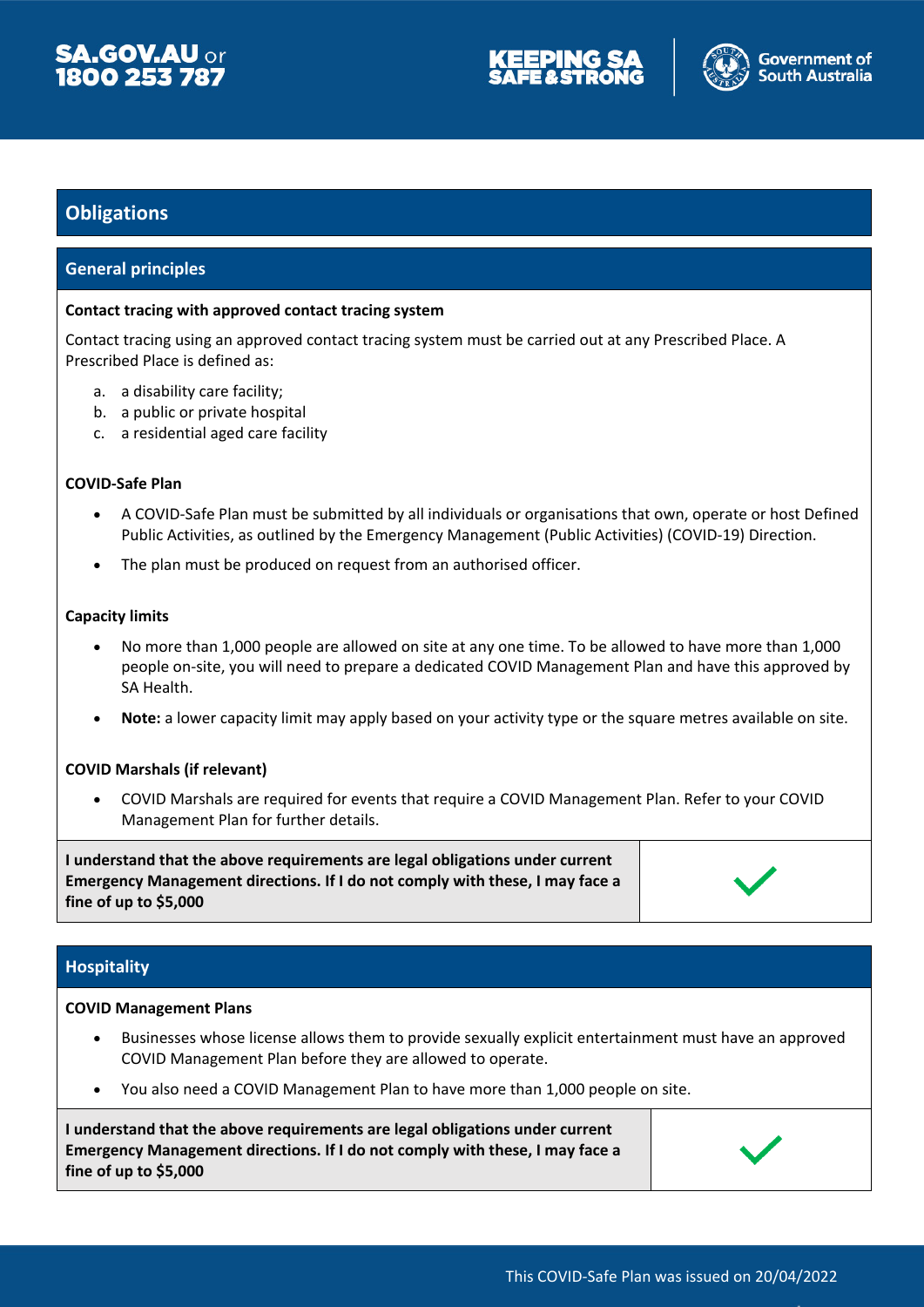





#### **Recommendations**

#### **General**

#### **Physical distancing**

- Consider venue layout and move tables and seating to comply with physical distancing (1.5m separation) requirements.
- Dedicate separate bathroom facilities for each separate room or area of a venue, where possible. Install signage to make members of the public aware of which bathroom to use.
- Dedicate separate entry and exit doors from separate rooms, and pathways to encourage "one-way traffic" where possible.
- Minimise mixing between separate rooms or groups of people as much as possible.
- Display signage at the venue entrance to instruct members of the public (and staff) not to enter if they are unwell or have COVID-19 symptoms.
- Encourage contactless payments to be used where possible.
- Encourage online bookings, reservations and pre-ordering where practical.
- Consider using physical barriers, such as plexiglass screens, in areas that involve high volume interactions (e.g. point of sale).
- Consider placing floor or wall markings or signs to identify 1.5 metres distance between people, particularly for queues and waiting areas.
- Monitor compliance with physical distancing requirements, with particular regard to areas where members of the public might congregate.
- Consider limiting the duration of the activity to 2 hours or less where possible.
- Encourage and support downloading of COVID-Safe App.

#### **Contact tracing with approved contact tracing system**

Where relevant:

- To set up your COVID-Safe Check-in station(s), all you have to do is print the QR code provided in this Plan, and make it available onsite.
- It is recommended to make your QR code available on various locations, for example on each table, in a central area, near a service area, or near your entrance.
- When choosing the best place, please make sure you do not create bottlenecks/queues.
- You as the business owner/operator or person in charge of your activity are legally required to make QR code check-in available and encourage its use, and all people attending your venue - even if very briefly are required to use it to check in as soon as practical upon entry. This includes attendees, patrons, contractors, staff, couriers/delivery drivers, take-away only patrons, and so forth.
- The requirement for attendees to check in as soon as practical upon entry can be met in several ways. For example, patrons can check in once they have taken their seat at a restaurant or café via a QR code on their table, quickly check in at the door if there is no queue, or use QR codes located further into the business to avoid people congregating at the door.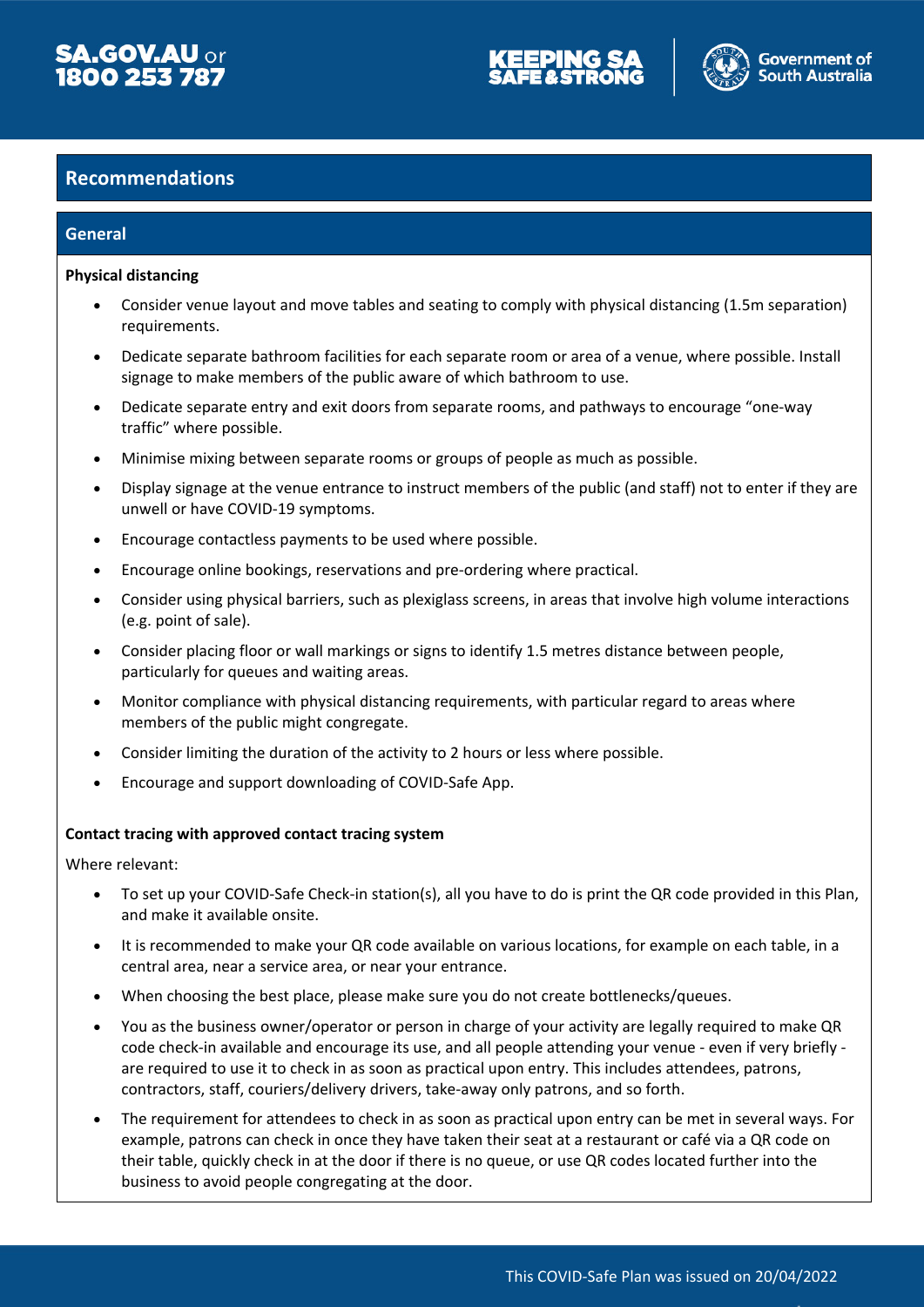# **SA.GOV.AU or**<br>1800 253 787





- The data collected in this way is stored in a highly secure way, and can only be used by SA Health for contact tracing purposes. The data will be kept only for 28 days.
- To prevent your QR codes from getting damaged easily, you may wish to laminate the page they are printed on. This will not affect their usability.
- Please only use the QR code provided in your plan, as this is linked to your venue/place of your activity.
- You, as well as authorised officers, are allowed to ask attendees attending your venue or activity to provide evidence of having checked in by showing the confirmation text message on their phone.
- To comply with the requirement to keep your back-up contact tracing records (paper or similar) in a way that reduces the risk of them being copied, photographed, taken or used by any person other than an authorised officer, you can:
	- $\circ$  Place your sign-in sheets in plain view of staff, or have individual check-in slips available that attendees can put into a secure tin or box.
	- $\circ$  Ensure that any copies are kept safe and secure, and away from the general public.
	- $\circ$  Ensure that you regularly remove sign-in logs and store them safely for 28 days.
- To ensure checking in is also possible for people with a disability, special needs or from a culturally or linguistically diverse background, you may want to consider:
	- o Also printing a bigger version of your QR Code (on A3 paper)
	- o Providing multiple copies of your QR codes, including both on shoulder height and at 1 metre from the ground
	- o Printing your QR code page in colour
- If you have to install a separate, unique QR code for an event (this is required for a private function, for example), please make sure you list the date of the event in the name of your COVID-Safe Plan, and please make sure the QR code is removed and no longer used after the event has ended.

#### **Staff**

- Staff should stay home if they are sick, and go home immediately if they become unwell. Unwell staff with COVID-19 compatible symptoms should be tested for COVID-19 and remain in isolation until they receive a result. They can return to work once a test is negative and their acute symptoms have resolved.
- Minimise unnecessary contact between staff. Consider dividing staff into fixed teams or shifts that do not cross over to reduce the risk of transmission.
- Consider how you will minimise contact between staff and site visitors such as delivery personnel.
- Consider if staff need any additional training to be able to implement your COVID-Safe Plan, such as COVID awareness training, COVID Marshal training, a COVID cleaning course or other training courses.
- Where relevant, please note that everyone attending your premises or activity should use COVID-SAfe Check-In. This includes staff.

#### **Ready for business**

- Print or download your COVID-Safe Plan.
- Print and display COVID-Safe materials (such as signage/posters on hygiene, physical distancing).
- Ensure all staff are aware of this plan and the requirements that are relevant to them.
- Review obligations under existing legislation and regulation which will continue to apply.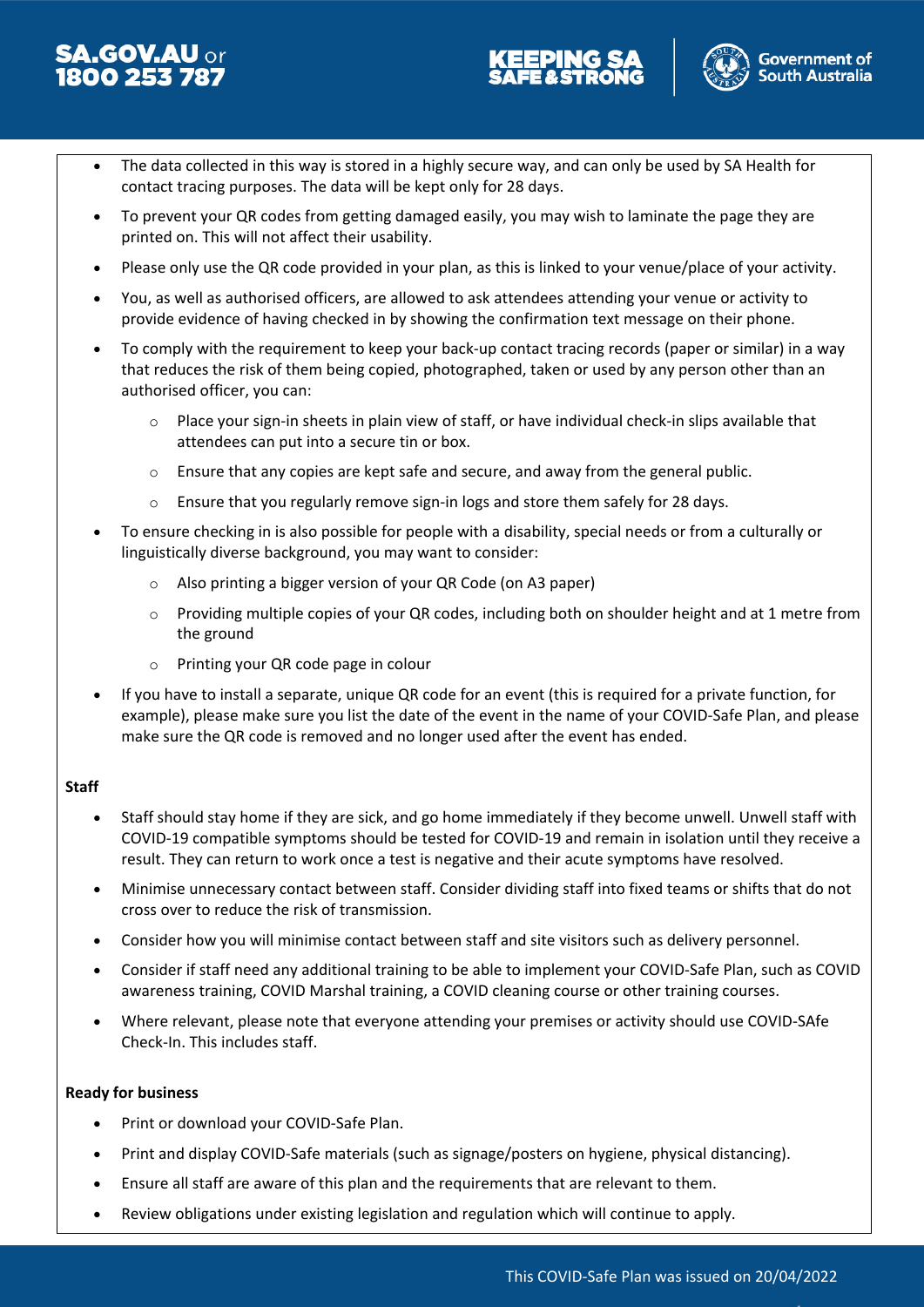





 Check that COVID-19 safety measures are risk assessed to ensure that any newly implemented measures do not create new safety or security risks.

#### **COVID Marshals**

- COVID Marshal training courses prescribed by SA Health are available online at no cost. Visit www.covid-19.sa.gov.au for more information.
- Owners, operators or people effectively in charge of a business or activity are legally responsible for the overall compliance with their COVID-Safe Plan or COVID Management Plan. This includes responsibility for their COVID Marshal(s) and other staff.
- COVID Marshals are not legally responsible for a venue's overall compliance or for the behaviour of individual patrons. Instead, they have a duty to their employer/person in charge of the activity to perform their role as COVID Marshal to the best of their abilities.
- COVID Marshals must be familiar with their business or activity's COVID-Safe or COVID Management Plan. Owners, operators or people effectively in charge of a business or activity should provide a copy of their Plan to their COVID Marshal(s) and discuss the Plan and its implementation with them. This gives COVID Marshals the information they need to take reasonable action to ensure staff, patrons and other people comply with the Plan and the rules and restrictions in it.
- Beyond the mandatory requirements around age and training, it is recommended that people nominated as COVID Marshals have good customer service, people and communication skills, a solid knowledge of the business or activity's operations, and sufficient experience and authority among staff to supervise and give limited directions.

**I understand these recommendations and will implement them where I can, to the extent possible, to ensure my operations are COVID Safe**

#### **Hospitality**

#### **Physical distancing**

- Minimise the use of shared items and equipment for patrons (e.g. remove shared condiments at tables, like pepper and salt, sauces). This does not include kitchen equipment.
- Consider using disposable menus, laminated menus or menus displayed on boards. Laminated menus should be cleaned between customers.
- Recreational spaces using shared equipment (e.g. billiards, darts) should be separated from dining/beverage consumption areas.
- Physical distancing does not apply to people who attend as a group (for example: a family, a couple, etc).

#### **Hygiene**

- Table dressings (table cloth, napkins) should be replaced or cleaned after each customer.
- Ensure you comply with regular food safety standard requirements for cleaning and sanitation of equipment. If you have a commercial dishwasher, use it for glassware, crockery and cutlery.
- Tables and chairs (particularly the backs and arms of chairs, as well as table tops) should be cleaned thoroughly between diners.